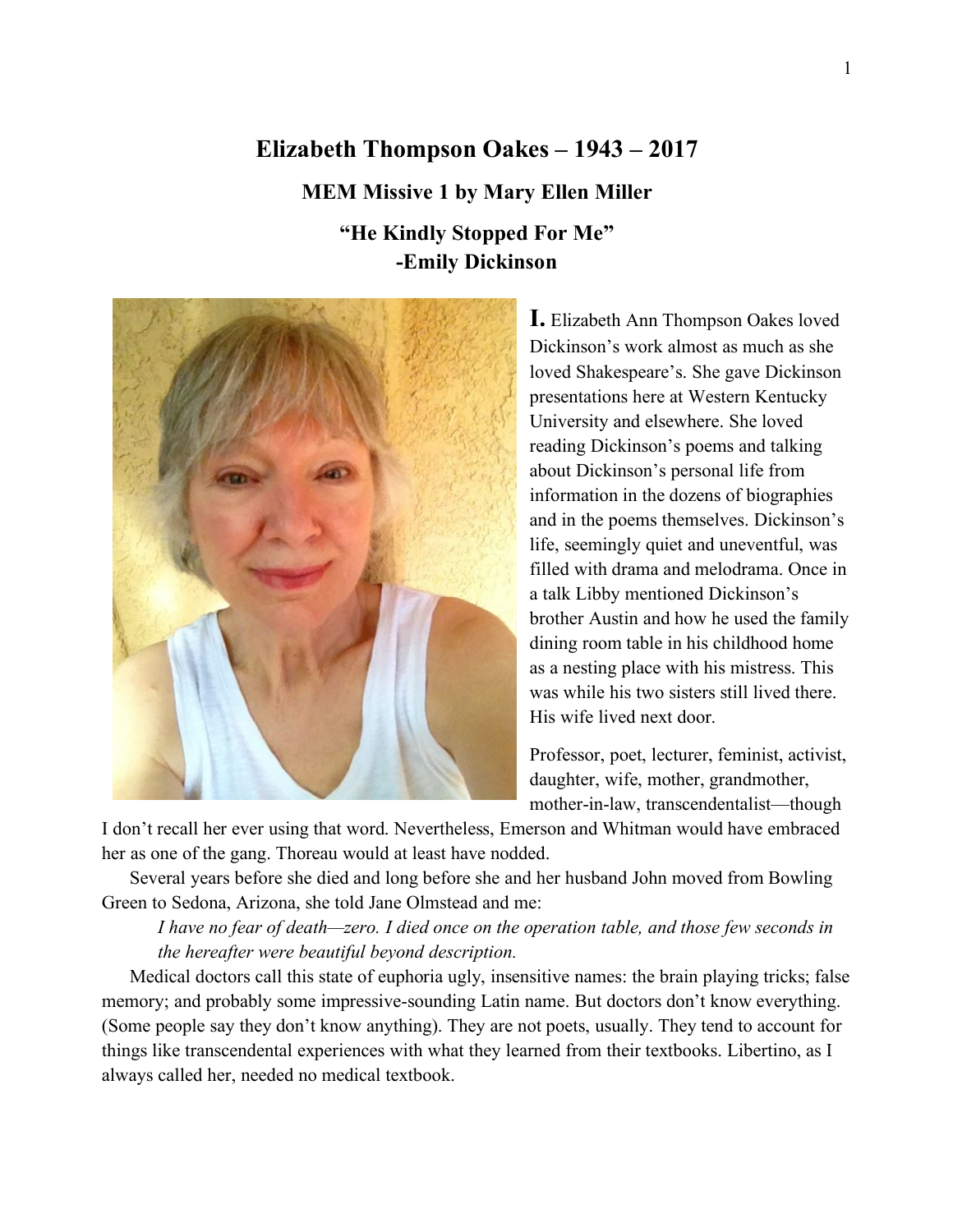#### **II.** *November 15, 2017*

*MEM,*

*I wanted you to know that I have pancreatic cancer that has spread to the liver. There's no cure, zero, and I'm not doing the chemo that would give me another month or two. I'm okay with it—74 is a long life.*

*Libertino*

I never called her anything but "Libertino," and she never called me anything but "MEM." Below the above, there followed a few loving, appreciative sentences. Later I learned she sent similar loving "goodbyes" to a few other close friends. They cherish these as I do mine.

And then on December 31, 2017, by email:

*Elizabeth Oakes transitioned at 12:48 A.M. on December 30, 2017, surrounded by love and family.*

**III.** A portion of her obituary follows:

She was also active in various groups in Sedona. She served as vice-president and president of the University Women of Sedona, was on the board of the Sedona Culture Collaborative, gave several talks on the history of women's right to vote to the League of Women Voters and was a member of P.E.O. University Women established the Libby Oakes Lifetime Achievement Award to recognize her contributions as past president, scholar, poet and activist.

Elizabeth held a Ph.D. in Shakespeare from Vanderbilt University and taught at Western Kentucky University, where she also served as Graduate Director. In her career, she was published in Shakespeare journals, including the premiere one, The Shakespeare Quarterly, and presented her work on Shakespeare at many conferences, among them the Folger Shakespeare Library in Washington, D.C., and the International Shakespeare Conference in Tokyo, Japan. She retired in 2008 as a full professor and a professor emerita.

Elizabeth, who was a poet, graduated with a B.A. from the Creative Writing Program at the University of Iowa. She wrote poetry through her academic career, but in 2004 she won the Pearl Poetry Prize, a national award based in California, which began a second career for her. In her sixties, she published four volumes of poetry and two self-help spiritual books. Her poem, "When I Remember Lucille Clifton" was included in *Veils, Halos and Shackles: International Poetry on the Abuse and Oppression of Women*.

**IV.** "I shall not look upon [her] like again." According to Libertino's husband, John Oakes, HAMLET was probably her favorite Shakespeare Play.

I miss our Shakespeare games. Of course, we had to give them up after she moved too far away for afternoon cocktails and games. I would quote a Shakespeare line (probably one I had just looked up). Her job was to identify the play the line or lines came from:

*Sing all a green willow.*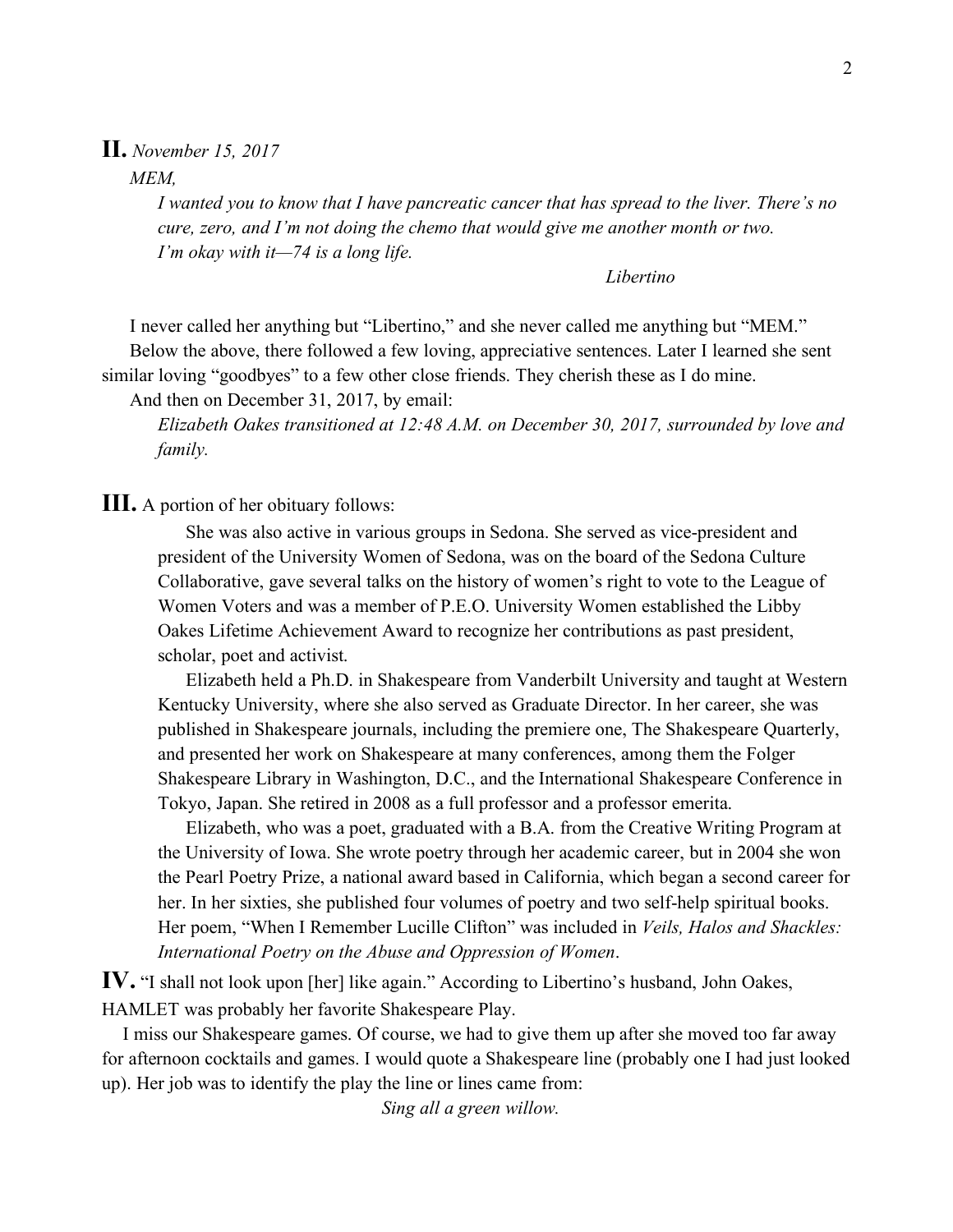She just sipped her Pinot Grigio and smiled sweetly as if to say, "Give me a hard one." Well, that was hard to do and not just from Shakespeare or Dickinson.

Poet, professor, scholar, but for me most important: poet, poet, poet. From THE FARMGIRL POEMS, my favorite and John's, and no doubt a favorite of many other people:

#### **THE GIRL WHO WANTED TO SPEAK OTHER LANGUAGES**

Since she was born on a farm, she wanted to speak cow, especially when they lay in sunshine on the distant hill beyond the oil well.

Then she wanted to speak wild rose, the one that grew below the barn, and it seemed to speak to her of all she could not yet have or know, but she couldn't speak to it, even of it, for years.

Then she wanted to speak orchard where pears turned the ground gold, where yellow jackets swarmed, where she couldn't go alone. Years later, grocery stores were safer, and she forgot this one.

Others she never forgot—the pond with its lace edge of scum, the hoof prints of cows and horses along the edge making a kind of writing.

The hay, too, that clung to her father and brothers, tracing into their sweat as they worked in August to bring it into the barn, where notes of it hung in that cathedral.

And the magic her mother worked with peaches, tomatoes, green beans, how her small hands turned them ever more beautiful—shining in the cellar, luminous on the supper table.

Listen, the world said, Listen!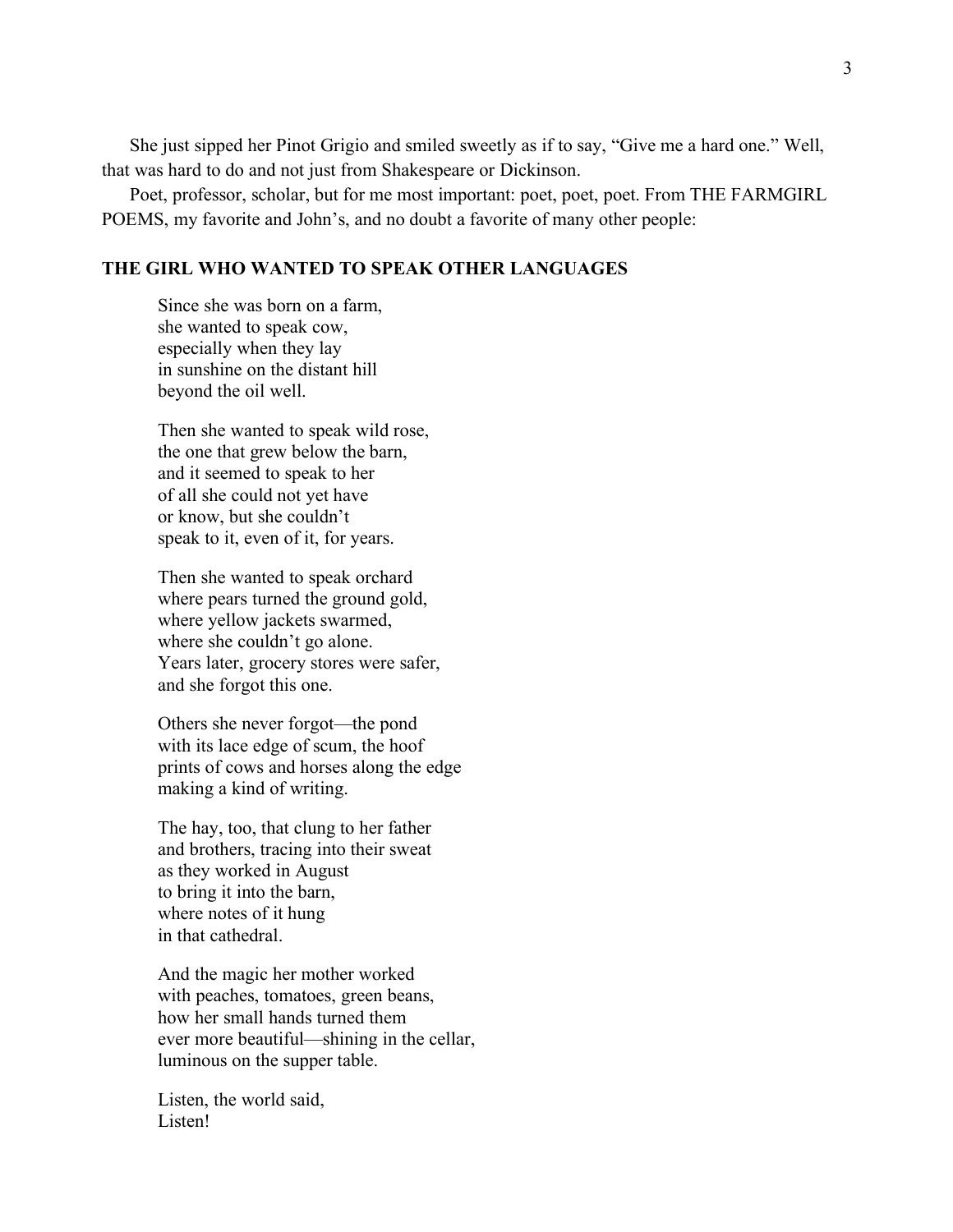

THE FARMGIRL POEMS was awarded the 2004 Pearl Poetry Prize. The judges said of this particular poem:

*This radiant poem from Oakes' prizewinning book THE FARMGIRL POEMS imagines that all her experiences of farming—the "writing" of hoof prints around the pond, the "notes" of hay hanging in the barn air like music—are the world's secret languages, which she risks forgetting when she moves into a more isolated urban life.*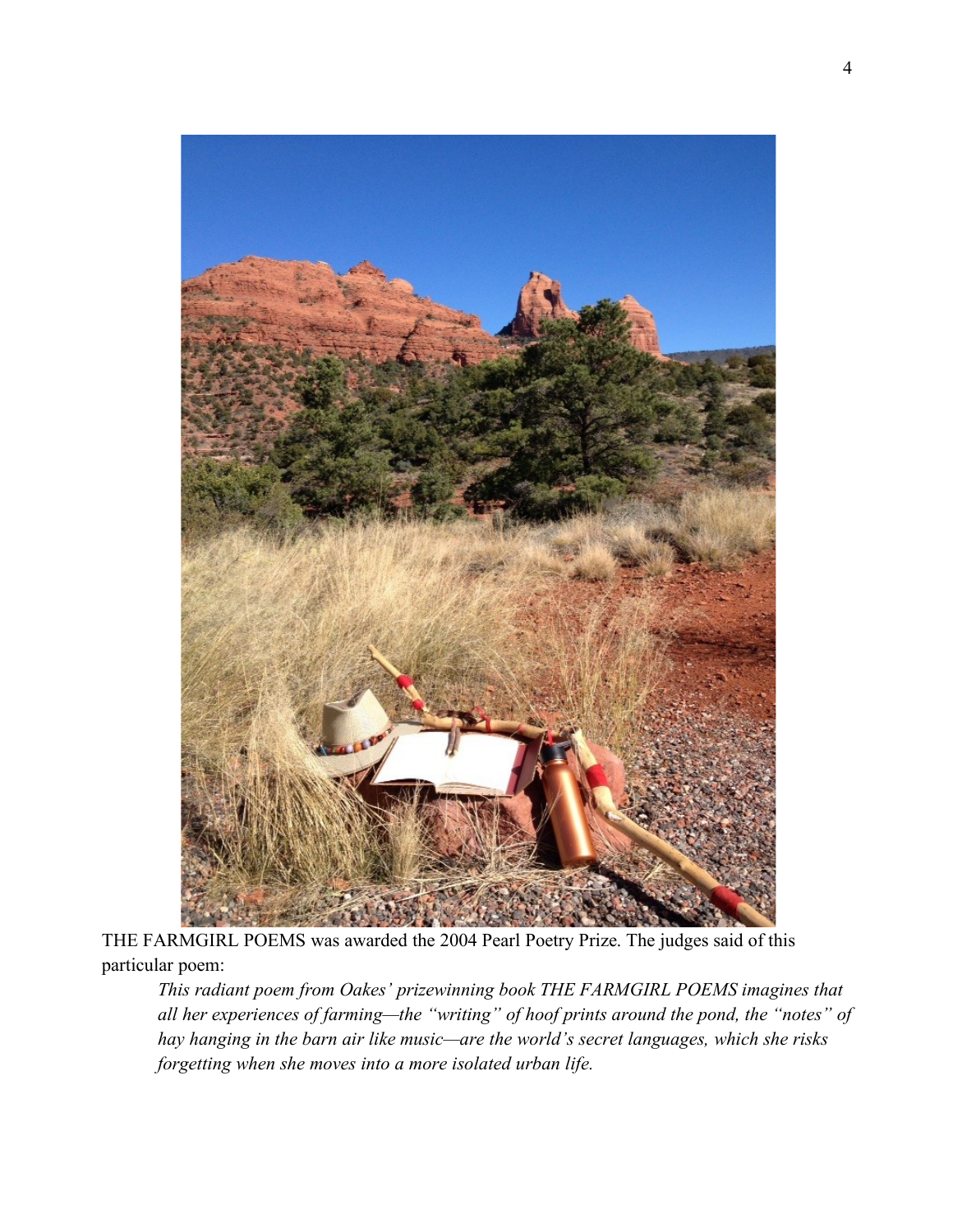Libertino was born February 28, 1943 in a small Kentucky town, Pellville in Hancock County. She was the third of four children; the other three were boys. Two survive as do eleven nieces and nephews. All three of her and John's children in descending age order: Chris, Marya, Antonia, and her granddaughter, Mira, survive.

All of Oakes' children are gifted poets, talented people—artists. How could they miss? John is an artist and a photographer. All photos included are by him.

**V.** Elizabeth Ann Thompson. Thom's Son or Thom's Dottir as it would have been at one time. I always thought I was more interested in her Nordic ancestry than she was. She could have been the poster child for her Viking ancestors. Tall and willowy and soft-spoken with her blonde hair and pale blue eyes, she was incredibly beautiful.

Once she mentioned to me a dream about her baby cradle—a kind of cradle she did not know existed. A few years after the dream, she saw a documentary on how the Nordic people had structured their cradles. Oh, yes, of course: identical to the one in her dream.

My late husband had a German literature teacher at Vanderbilt who had a serious interest in Old Norse mythology and in paranormal abilities often attributed to the Nordic people, especially those with pale blue eyes. Jim told him that my father had what we called "Second Sight." Dr. Sten Flygt asked him what color my father's eyes were. Jim didn't remember but asked me when he got home. "Blue, pale blue," I said. He could not wait to tell Dr. Flygt, who then could not wait to meet me. I had to disappoint when I said none of the children had Dad's gift, but I did have stories for him about my father's gift. He seemed to gobble them up.

Well, Libertino had some stories for me as well. I told her about my father. As you would guess, she was keenly interested.

I never told her that I thought Woden had messed up a bit. In his excitement (probably watching the Eagles beat the Patriots) he hit all the blessings buttons on his god-phone. (Time was totally irrelevant then, as it is now. We just don't understand it.) Kindness, brains, beauty, grace, talent, and incredible physical agility. He let the button stand and changed only the date to February 28, 1943. That day and that day only. His men didn't care. They were happily whoopin' and hollerin'. Woden said, "Hail Mary's ain't gonna work every time."

### **VI.** Mary Ellen:

On a beautiful sunny day with temperatures in the 60s we distributed Libby's ashes at Red Rock Crossing in the Oak Creek in view of Cathedral Rock.

Love, John